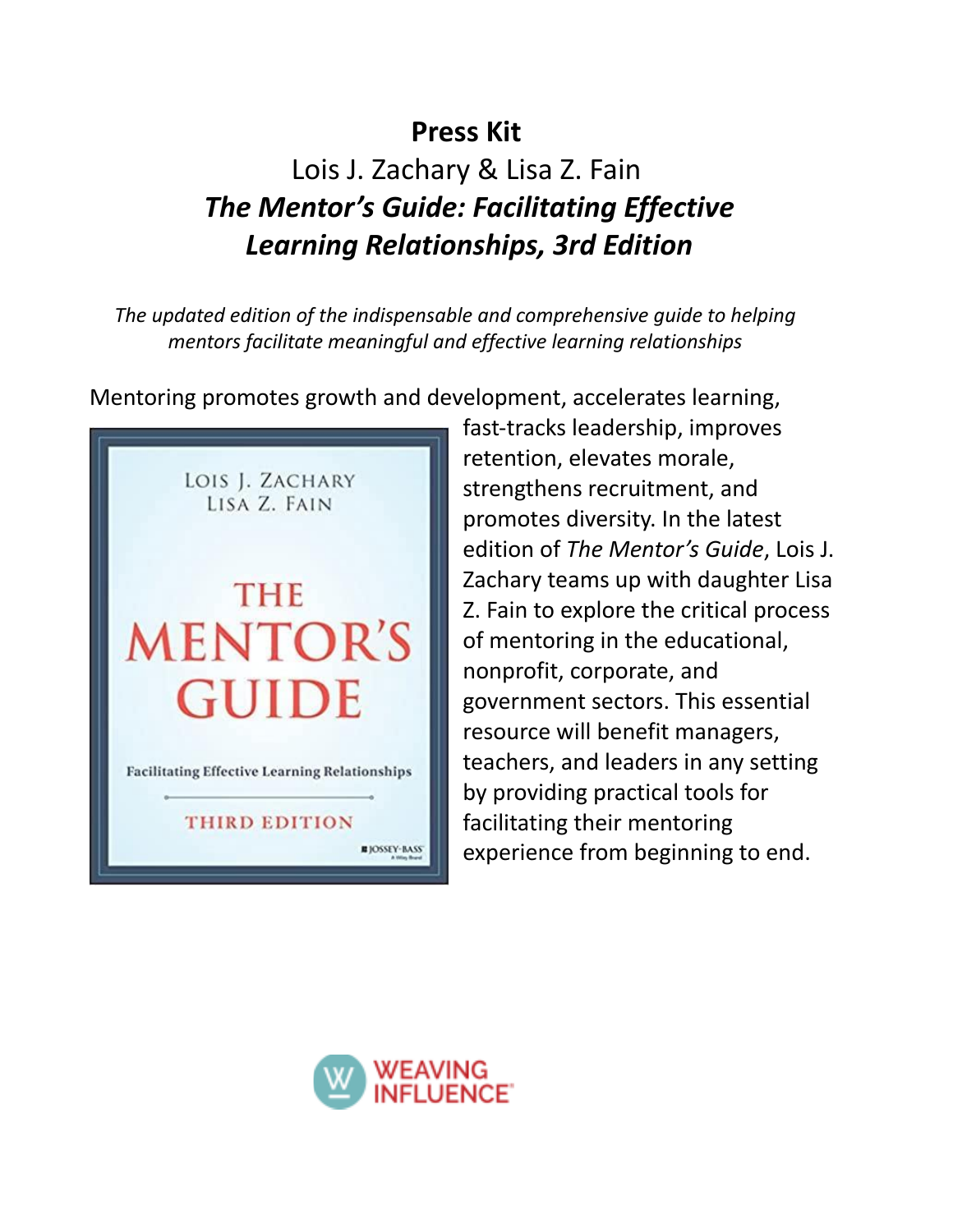

Contact: Lise Stevens Email: lise@weavinginfluence.com

Thank you for your interest in interviewing mother-daughter power authors Lois J. Zachary and Lisa Z. Fain. Our team has created several resources for you, including:

- Book Description
- Book Links
- Authors' Bios
- Website/Social Media Links
- Interview Resources
- Image Gallery
- Links to Interviews/Talks/Articles
- Endorsements

#### **BOOK DESCRIPTION**

Attracting, hiring, training, and retaining workers is especially complicated at this unique moment. The Great Resignation, a glut of unfilled posts at all levels in myriad sectors, workers' demands for better pay and conditions, and an increasingly diverse workforce are daunting challenges to navigate for any employer. By investing in the growth and development of their employees, organizations can overcome these challenges. In particular, mentoring both incoming workers and those in place is an excellent and proven means for creating meaningful relationships, fueling professional growth, and increasing engagement—all of which younger workers and budding leaders of all ages desire.

*The Mentor's Guide: Facilitating Effective Learning Relationships, 3rd Edition*, is a comprehensive resource to help businesses and organizations fulfill those needs by using mentoring to promote growth and development, accelerate learning, fast-track leadership, improve retention, elevate morale, strengthen recruitment, and promote diversity. Authored by two of the top minds in leadership—Lois J. Zachary and Lisa Z. Fain—this rich, practical, and actionable guide is designed for leaders, managers, and educators in educational, nonprofit, corporate, and government sectors.

This indispensable tool shows both mentors and mentees how to navigate their learning and mentoring journeys from beginning to end by exploring the process of mentoring and providing practical tools for facilitating the mentoring experience. The updated third edition offers new and expanded coverage of vital topics: coaching; inclusion and diversity; mentoring online;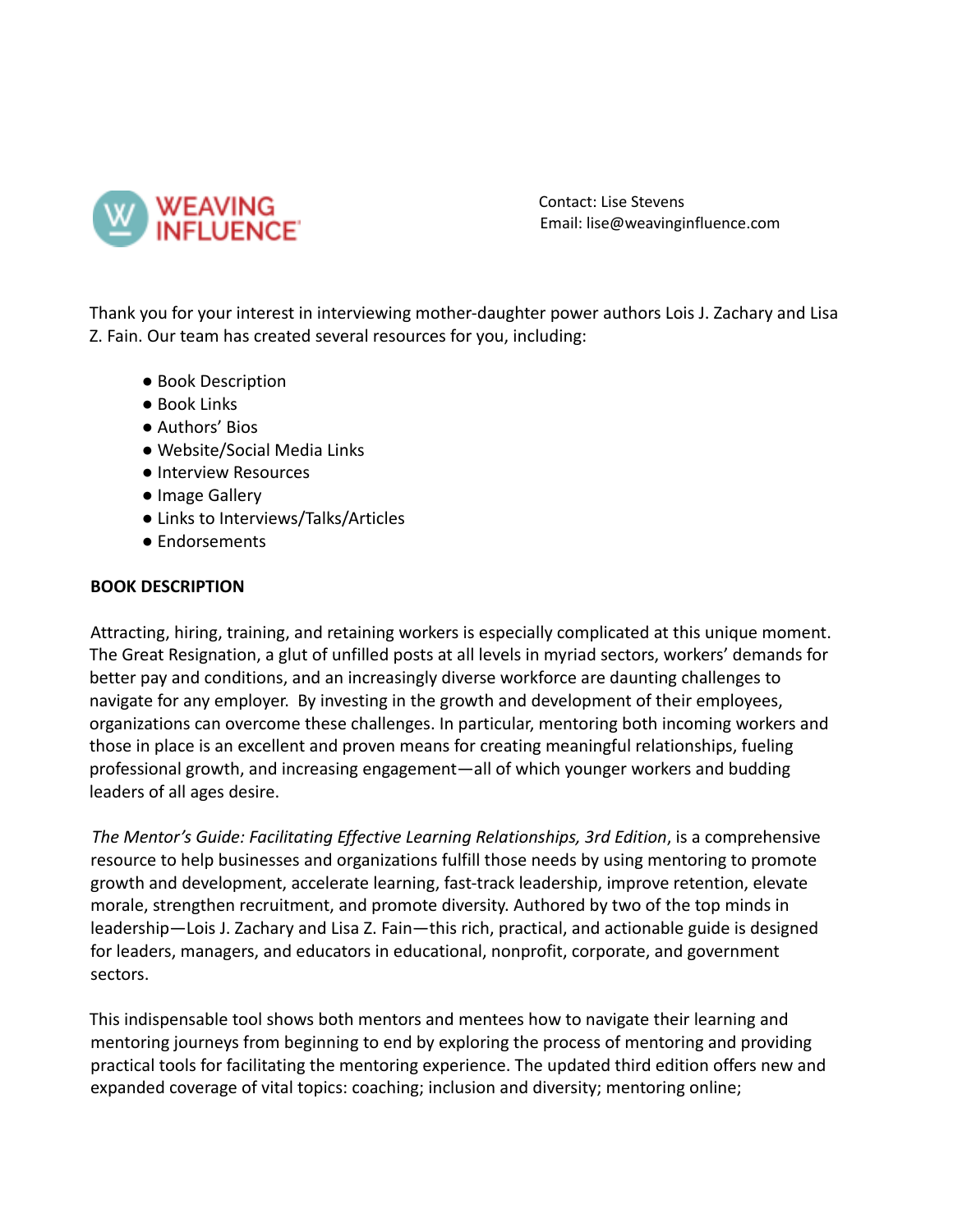ethical mentoring; and supporting self-growth as a mentor. The authors walk the reader through the four phases of mentoring—preparing, negotiating, enabling growth, and coming to closure—with new content on:

- Diversity, inclusion, and equity (DEI), as well as tools to enhance virtual mentoring relationships
- The ethics of mentoring, including how to handle common ethical pitfalls and mistakes
- Hands-on worksheets and exercises to facilitate the mentoring and learning process

This edition also provides new references, exercises, and technologies that reflect the very latest developments in the mentoring world. The third edition of the bestselling guide belongs on the bookshelves of mentors anywhere and everywhere.

## **BOOK LINKS**

On [Wiley](https://www.wiley.com/en-us/The+Mentor%27s+Guide%3A+Facilitating+Effective+Learning+Relationships%2C+3rd+Edition-p-9781119838180) On [Amazon](https://www.amazon.com/Mentors-Guide-Facilitating-Effective-Relationships/dp/1119838185)

## **AUTHOR BIOs**



**Lois J. Zachary** is an internationally recognized expert on mentoring and leadership. She has been featured in the *New York Times*, *Forbes*, the *Wall Street Journal*, *Financial Times*, *Inc., TD Magazine*, *Leadership Excellence*, and *The Chronicle of Higher Education*, among other prominent business and leadership media outlets.

The [first edition](https://www.amazon.com/Mentors-Guide-Facilitating-Effective-Relationships/dp/0787947423/ref=kwrp_li_std_nodl) of *The Mentor's Guide*, published in 2000, quickly became the primary resource for organizations interested in promoting mentoring for leadership development and the go-to resource for mentors seeking to deepen their mentoring practice. A [second edition](https://www.amazon.com/gp/product/B005OKPFR4/ref=dbs_a_def_rwt_bibl_vppi_i0) of *The Mentor's Guide* was published in 2011.

With her other best-selling books—Creating A Mentoring Culture (2005), *[The Mentee's Guide](https://www.amazon.com/Mentees-Guide-Making-Mentoring-Work/dp/0470343583/ref=sr_1_2?crid=1MYXNCFO94M3P&keywords=lois+zachary&qid=1645645405&s=audible&sprefix=lois+zachary%2Caudible%2C121)* (2009), *[Starting Strong: A Mentoring Fable](https://www.amazon.com/Starting-Strong-Mentoring-Lois-Zachary/dp/1118767713/ref=sr_1_1?crid=33F44IXKIE5KJ&keywords=starting+strong+a+mentoring+fable&qid=1652924486&sprefix=Starting+Strong+A+Men%2Caps%2C92&sr=8-1)* (2014, co-authored with Lory Fischler), [Bridging](https://www.amazon.com/Bridging-Differences-Better-Mentoring-Leverage/dp/1523085894/ref=tmm_pap_swatch_0?_encoding=UTF8&qid=1645645405&sr=1-2) [Differences for Better Mentoring](https://www.amazon.com/Bridging-Differences-Better-Mentoring-Leverage/dp/1523085894/ref=tmm_pap_swatch_0?_encoding=UTF8&qid=1645645405&sr=1-2) (2020, co-authored with Lisa Z. Fain), five Mentoring Excellence Pocket Toolkits, and over 100 published articles, Lois has created a deep and comprehensive set of tools for promoting mentoring excellence for individuals and organizations. In addition to her mentoring books, she has published a collection of poetry and reflection entitled *[My Mother Has](https://www.amazon.com/gp/product/1491200413/ref=dbs_a_def_rwt_bibl_vppi_i10) [the Finest Eyes, A Collection of Poetry and Reflection](https://www.amazon.com/gp/product/1491200413/ref=dbs_a_def_rwt_bibl_vppi_i10)* (2013).

Dr. Zachary founded Leadership Development Services, LLC, and its Center for Mentoring Excellence™. Her innovative mentoring approaches and expertise in coaching leaders and their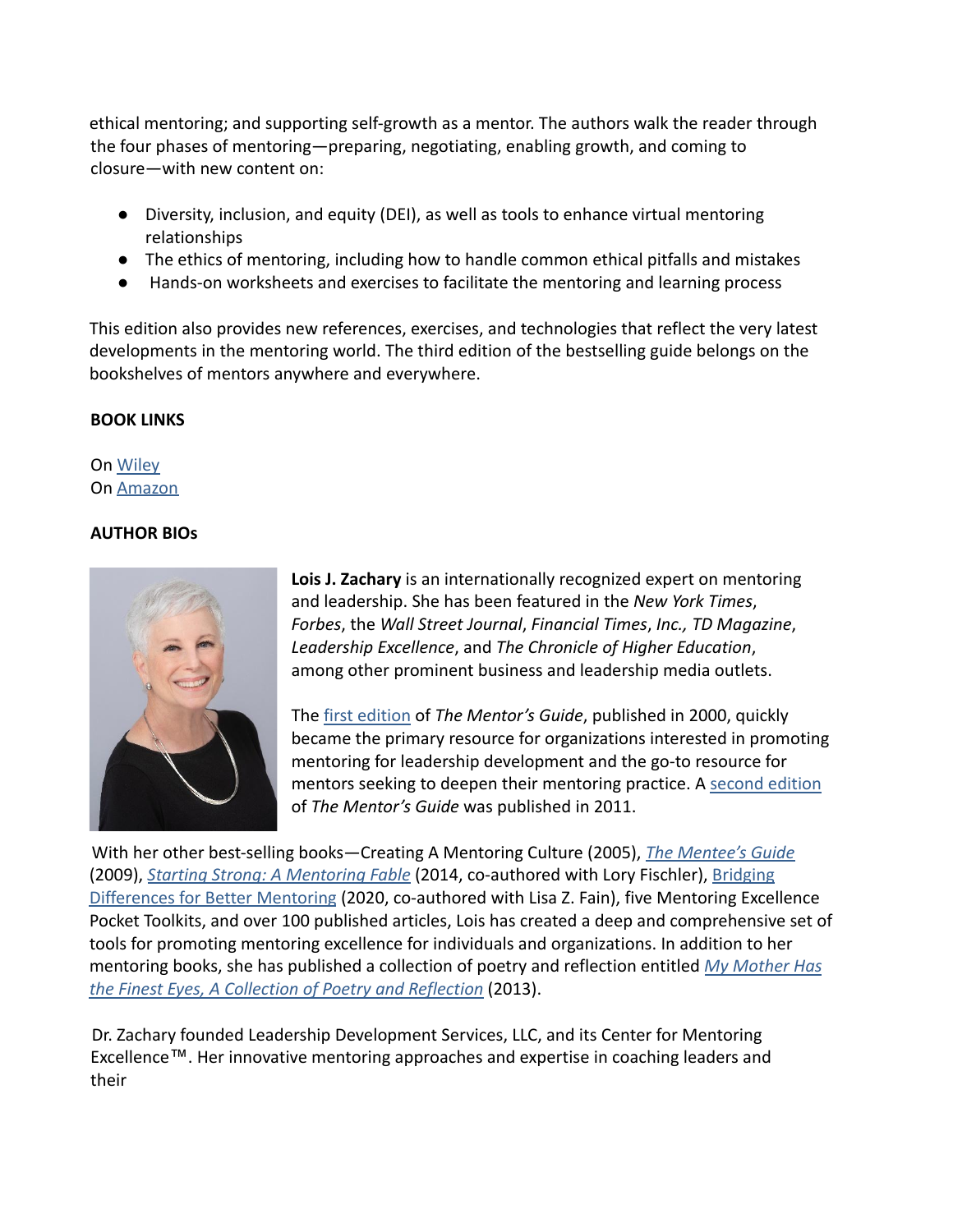organizations in designing, implementing, and evaluating learner-centered mentoring programs have been adopted globally by a wide array of clients, including Fortune 500 companies, government organizations, educational, and other profit and nonprofit institutions.

She received her doctorate in adult and continuing education from Columbia University, a Master of Arts degree from Columbia University, and a Master of Science degree in education from Southern Illinois University. She is a board member of Charter 100, which recognizes outstanding women of achievement. Dr. Zachary has held leadership positions on community and national boards, including the Mentor National Team of the Chicago Public Schools and the Advisory Council of Arizona State's University School of Global Management and Leadership. She is secretary of Women Investing in Science and Health (WISH), an organization that works to promote women's wellness and family health through education and philanthropic support. She is an avid reader and loves and appreciates ballet and music.

**Lisa Z. Fain** is the Center for Mentoring Excellence™ CEO, a global speaker, and an expert in the intersection of cultural competency and mentoring. Her passion for diversity and inclusion work fuels her strong conviction that leveraging differences creates a better workplace and drives better business results.



Lisa brings her energy, enthusiasm, and engagement to any group, facilitating lively workshops and training, and delivering interactive

speeches with practical steps that can be implemented right away. She is an Executive Coach who guides leaders to create better workplaces, and is known for her frank, kind, and holistic approach to helping leaders help themselves. As Senior Director of the Diversity and Inclusion function at Outerwall, Inc., Lisa spearheaded the development, establishment, and implementation of its diversity initiative. Prior to assuming that position, she worked as Outerwall's in-house counsel, coaching leaders and partnering with their human resources department to establish fair and effective policies and practices to sustain the organization as it grew in size, revenue, and renown.

For almost a decade, Lisa practiced law in the Chicago office of a major multinational law firm, where she counseled employers on creating inclusive policies and practices. While in that role, she served as a Master Trainer who directed thousands of employees at companies large and small on creating better workplaces.

Lisa is a certified mediator, graduated with a Bachelor of Science in Social Policy from Northwestern University, and holds a J.D. from Northwestern University School of Law. Lisa lives in Seattle, where she loves to hike and explore the Pacific Northwest with her husband and two daughters. Lisa's writing credits include Bridging [Difference for Better Mentoring: Lean Forward,](https://www.amazon.com/Bridging-Differences-Better-Mentoring-Leverage/dp/1523085894/ref=sr_1_1?crid=3URF2KYPQF1DY&keywords=Bridging+Difference+for+Better+Mentoring%3A+Lean+Forward%2C+Learn%2C&qid=1652925863&s=books&sprefix=bridging+difference+for+better+mentoring+lean+forward%2C+learn%2C+%2Cstripbooks%2C119&sr=1-1) [Learn, Leverage](https://www.amazon.com/Bridging-Differences-Better-Mentoring-Leverage/dp/1523085894/ref=sr_1_1?crid=3URF2KYPQF1DY&keywords=Bridging+Difference+for+Better+Mentoring%3A+Lean+Forward%2C+Learn%2C&qid=1652925863&s=books&sprefix=bridging+difference+for+better+mentoring+lean+forward%2C+learn%2C+%2Cstripbooks%2C119&sr=1-1) (with co-author Lois J. Zachary).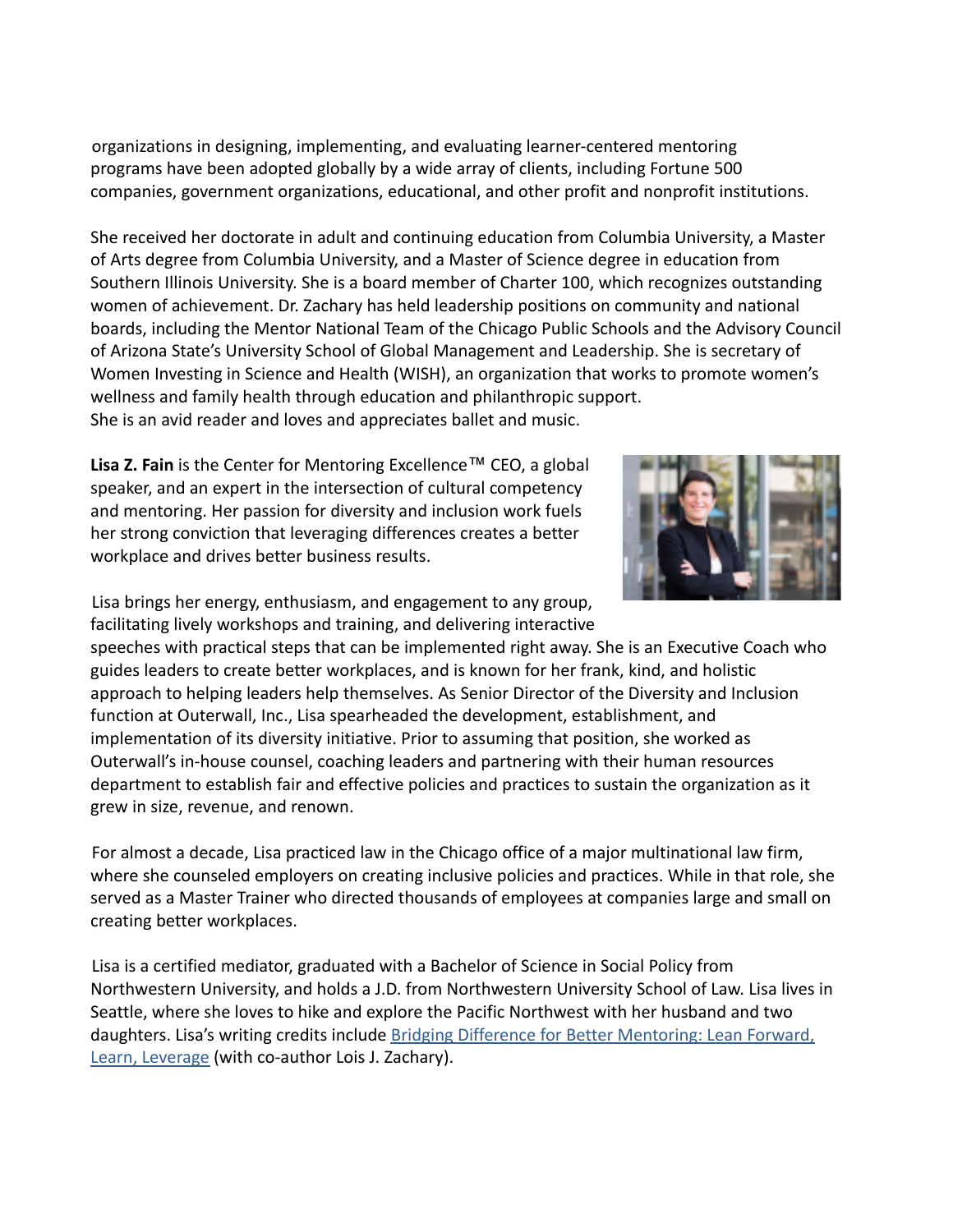#### **WEBSITE/SOCIAL MEDIA LINKS**

**Lois J. Zachary** Amazon author [page](https://www.amazon.com/Lois-J-Zachary/e/B001KC7THE?ref=sr_ntt_srch_lnk_1&qid=1652745685&sr=8-1) Center for Mentoring Excellence™ [page](https://www.centerformentoring.com/about-us/dr-lois-j-zachary) On [LinkedIn](https://www.linkedin.com/search/results/all/?keywords=lois%20zachary&origin=RICH_QUERY_SUGGESTION&position=0&searchId=7e519db6-4280-4a32-b6ea-ff9c06069640&sid=eG6)

**Lisa Z. Fain** Amazon author [page](https://www.amazon.com/Lisa-Z-Fain/e/B082BC344Y/ref=dp_byline_cont_pop_ebooks_1) Center for Mentoring Excellence™ [page](https://www.centerformentoring.com/about-us/lisa-fain) On [LinkedIn](https://www.linkedin.com/in/lisazfain/) On [Twitter](https://twitter.com/lzfain)

#### **INTERVIEW RESOURCES/TALKING POINTS**

1. We're in the midst of the Great Resignation—employers in most industries are struggling to hire employees at nearly every level; studies show that having a solid mentorship program in place increases employee retention.

2. Increasingly, job candidates are seeking to join firms that have a diverse workforce; many employers have recently created diversity, equity, and inclusion (DEI) programs; mentoring programs increase minority retention rates by 9% to 24%.

3. More than 60% of college graduates list having a mentoring program as a criterion for selecting a potential employer.

4. Mentoring is more effective at increasing minority representation at the management level than diversity training, grievance initiatives, and job testing.

5. Having a mentor helps employees feel appreciated, decreases burnout, and helps to solve common workplace issues.

6. Retention rates at businesses are higher for both mentors and mentees than for employees not involved in a mentoring program

7. Employees who feel included and perceive that their organization supports DEI are 80% more likely to believe that they work in a high-performance organization.

8. More than half of businesses report that mentoring has a positive effect on their bottom lines.

9. Sixty-seven percent of businesses report their productivity increased due to mentoring.

10. Four out of ten employees who are not mentored report they considered quitting their jobs in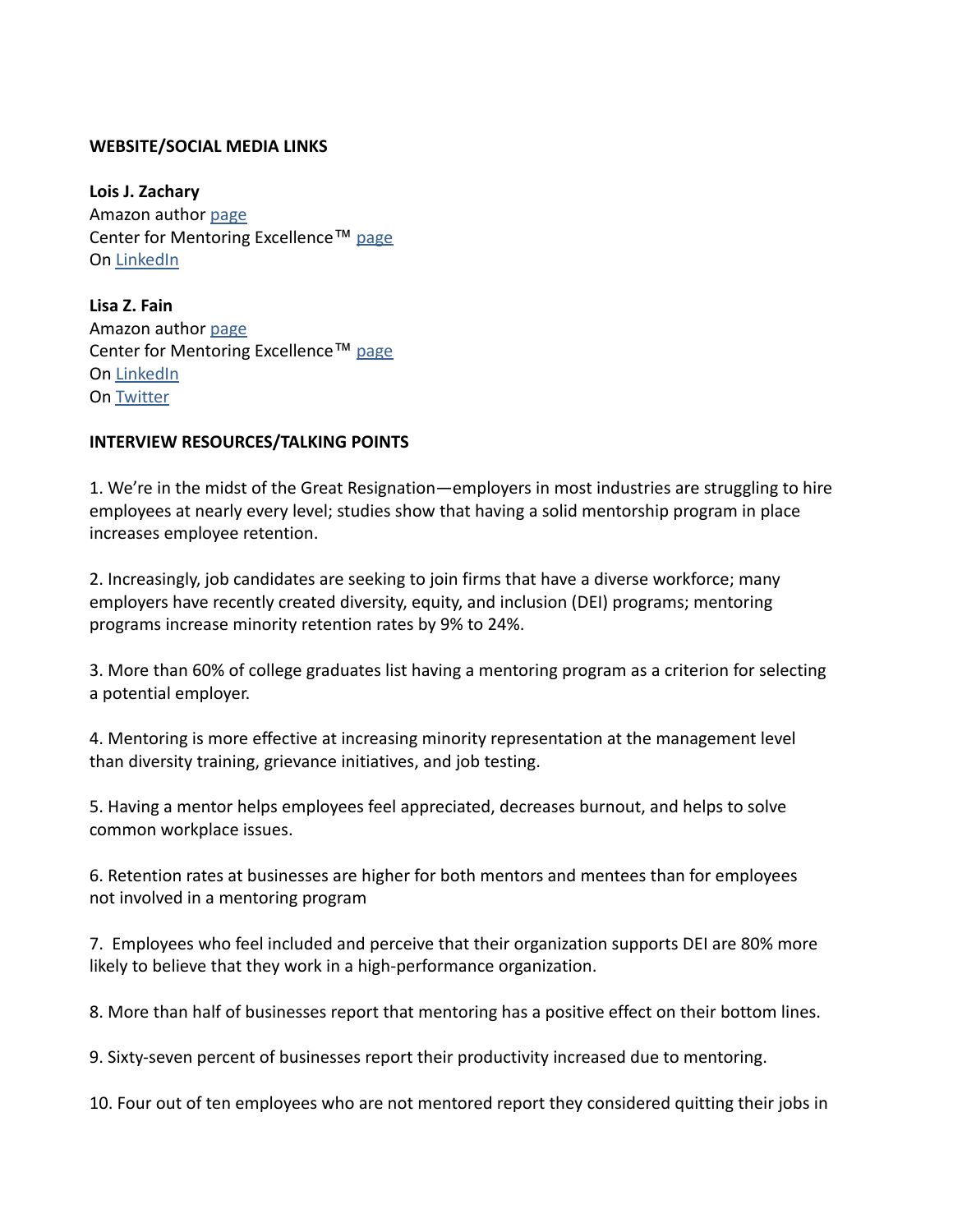the past 3 months.

11. Managerial productivity increases by 88% with mentoring, versus 24% with training alone.

12. Seventy-one percent of Fortune 500 companies and 76% of Fortune 25 companies have mentoring programs in place.

#### **IMAGE GALLERY**

Link [here](https://drive.google.com/drive/folders/1QKYi6kbQ4qQdtcLWh1qrOCmGkLyC2GWE) for headshots, book cover image

### **LINKS TO PAST INTERVIEWS**

Thinking Inside the Box [podcast](https://podcasts.apple.com/us/podcast/lisa-fain-a-future-for-mentoring/id1488514763?i=1000503279755) We Mentor Mondays [podcast](https://wementor.com/2021/10/25/celebrating-mentoring-excellence-with-lisa-fain/?utm_source=listennotes.com&utm_campaign=Listen+Notes&utm_medium=website) Huffpost [interview](https://www.huffpost.com/entry/the-state-of-corporate-mentoring-interview-with-dr_b_59b17ff5e4b0c50640cd657c) I Interviewed 62 Women in One Year of COVID [podcast](https://anchor.fm/erin-keam/episodes/Lisa-Z-Fain-from-the-Center-for-Mentoring-Excellence-on-her-book-Bridging-Differences-for-Better-Mentoring-and-M-M-LaFleur-esul4p?utm_source=listennotes.com&utm_campaign=Listen+Notes&utm_medium=website) At Brain Matters 2015 - [interview](https://learningtogo.info/learningtogo-podcast-dr-lois-zachary-at-brain-matters-2015-bringing-out-genius-with-mentoring-2/) 321 iRelaunch [podcast](https://soundcloud.com/irelaunch-llc/ep-221-how-mentoring-can-help-your-relaunch-and-beyond-with-lisa-fain-rebroadcast?utm_source=listennotes.com&utm_campaign=Listen+Notes&utm_medium=website) Libby's Leadership Lab [podcast](https://libbysleadershiplab.libsyn.com/the-right-way-to-find-a-mentor-with-lisa-fain?utm_source=listennotes.com&utm_campaign=Listen+Notes&utm_medium=website) In ATD - [interview](https://www.td.org/magazines/td-magazine/lois-zachary) At Changing Hands bookstore - [interview](https://www.changinghands.com/event/october2021/lisa-fain-and-lois-zachary) Breakfast Leadership Show [podcast](https://bfastleadership.podbean.com/e/interview-with-lisa-fain/?utm_source=listennotes.com&utm_campaign=Listen+Notes&utm_medium=website)

## **ENDORSEMENTS OF** *THE MENTOR'S GUIDE*

"*Securing a new generation of diverse leaders and the need for sustainable change is no easy task. As I renew my commitment to mentoring, I want to continue to develop and this new updated* The Mentor's Guide *is the tool I want by my side. It is jam packed with everything I need to be successful and more - new exercises, concrete examples and a roadmap for building an effective relationship. Lois Zachary and Lisa Fain, mother and daughter, add new perspectives to this already powerful book*."

—Pernille Lopez, Former Global HR Manager, IKEA; Author of *Design Your Life*

"*A mentor is a wise, trusted advisor.* The Mentor's Guide *provides poignant insights and pragmatic instruction for conveying wise advice that fosters insight and facilitates growth. A must read for anyone who cares about the power and potential of talent*." —Chip R. Bell, author of *Managers as Mentors*

"The Mentor's Guide *remains the 'go-to' book for practitioners seeking to make their practice of mentorship as helpful and accessible as possible. Practically written and grounded in a solid understanding of how adults learn, this is an invaluable resource*." —Stephen D. Brookfield, Distinguished Scholar, Antioch University

"*This third edition of Zachary and Fain's classic guide to mentoring is a welcome relief because my*